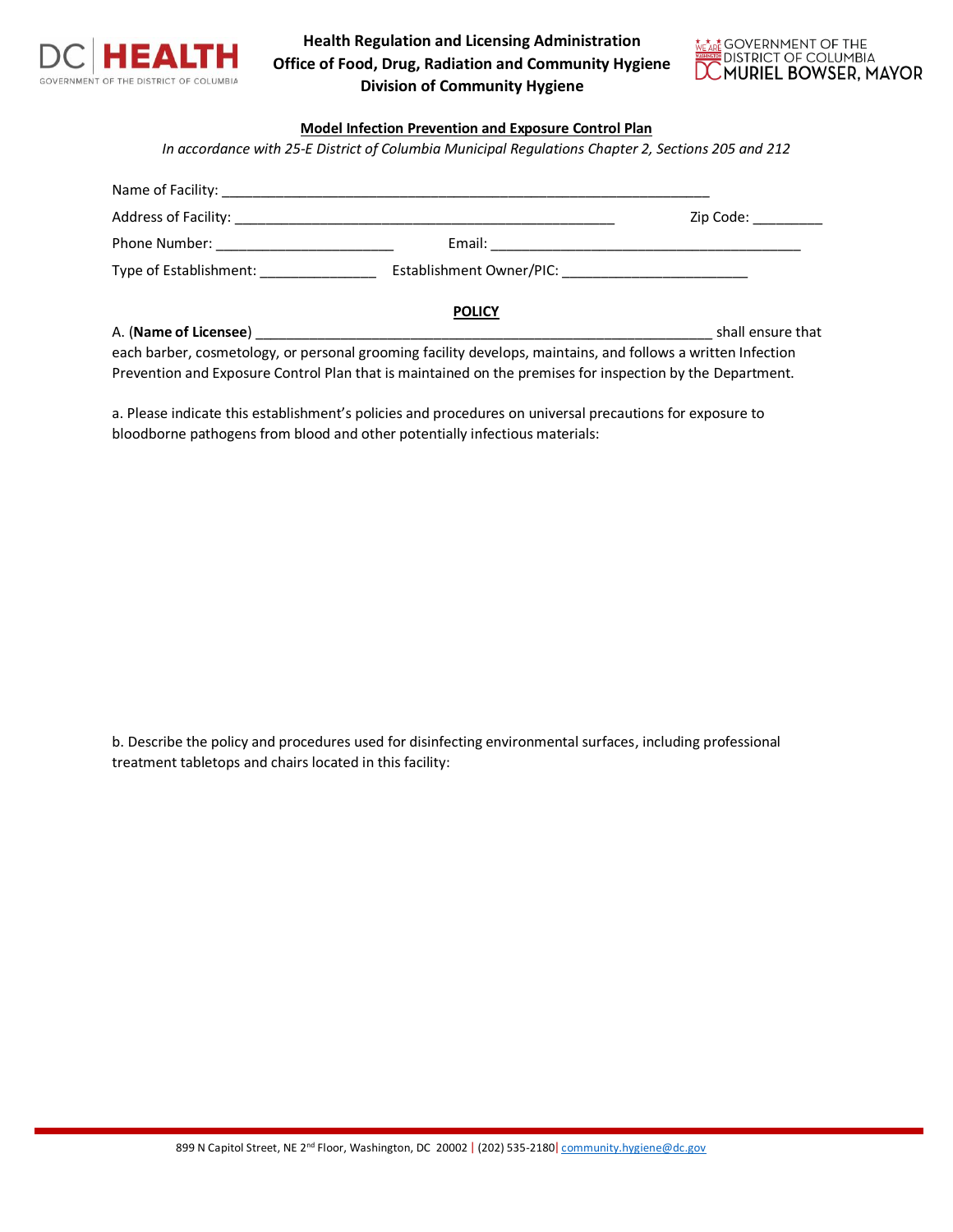

**Health Regulation and Licensing Administration Office of Food, Drug, Radiation and Community Hygiene Division of Community Hygiene**



c. Describe this establishment's policies and procedures for decontaminating, packaging, sterilizing, and storing reusable instruments:

d. Describe this establishment's policies and procedures for protecting clean instruments and sterile instrument packs from exposure to dust and moisture during storage:

e. Describe this establishment's policies and procedures for safe handling and disposal of sharps and biohazardous waste (if applicable):